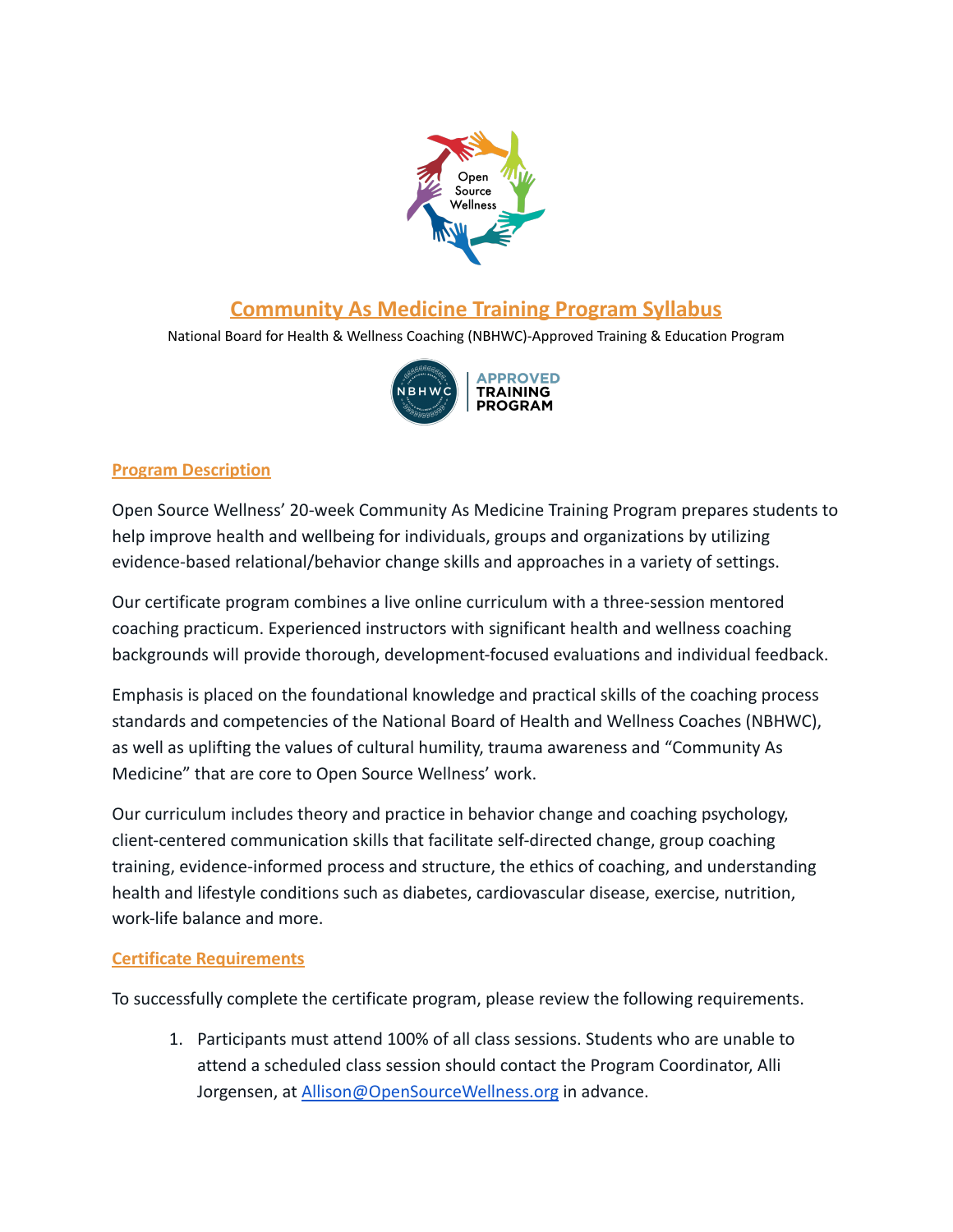- 2. Participants must complete three (3) graded practical skills assessments with a passing grade. These sessions may be completed live with an instructor or asynchronously via recording.
- 3. Participants must complete any *required* homework, discussion board posts and assignments assigned during the course.

Students can expect to spend 2-3 hours each week on coursework including:

- 2 hours in live online classes
- 15-30 minutes of written discussion board reflections

Additional requirements:

- One Saturday per month students will be required to attend six hours of class (see program schedule at bottom of syllabus for dates and times).
- Students will be responsible for scheduling their three graded practical skills assessments on their own time.

#### **Program Goals**

After this course, students will be able to:

- Design and practice coaching relationships and structure to support clear, productive roles and responsibilities for the coach and client, in both individual and group settings.
- Outline and facilitate coaching processes and evidence-based techniques to support client-centered discovery, self-efficacy, autonomy and setting and meeting goals.
- Practice coaching skills one-on-one demonstrating mindful and client-centered listening, open inquiry, effective variations of reflections, action planning and goal setting.
- Practice group coaching skills, expanding upon the one-on-one coaching process to include facilitation of group engagement, positive accountability and social support
- Describe and utilize communication techniques that support enhanced client motivation and facilitate the client's desired and lasting behavior change.
- Identify and discuss the fundamentals of positive psychology which commonly impact client motivation and goal attainment.
- Identify and practice assessing the stages of change and the common effective coaching techniques for various stages.
- Apply mindfulness practices to their own coaching presence, and model or coach them with clients when appropriate.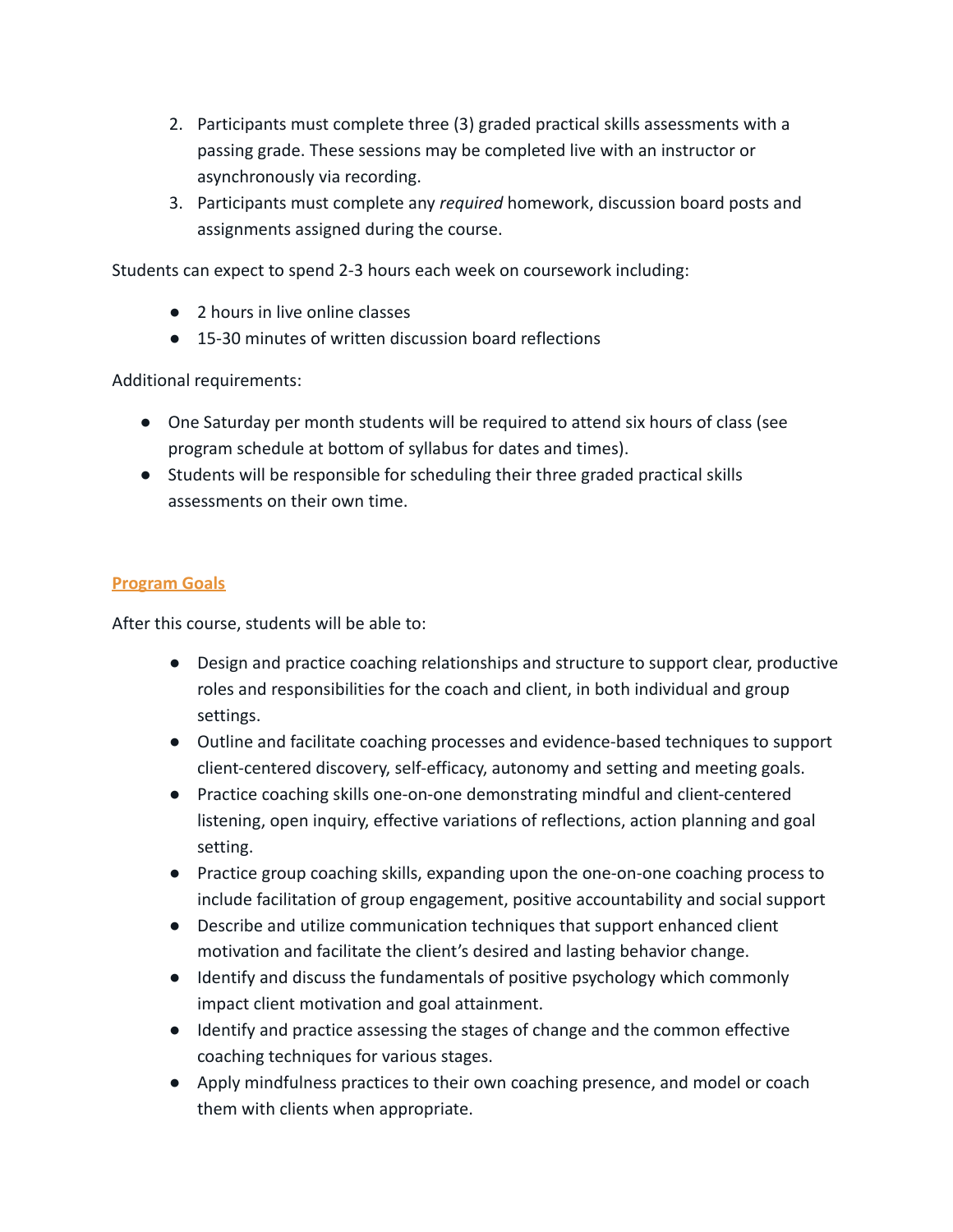- Recognize the common signs, symptoms, evidence-based management and the impact of holistic care in chronic diseases including cardiovascular diseases, diabetes, obesity, arthritis, hypertension, and lipid abnormalities.
- Describe the guidelines for evidence-based complementary care and lifestyle behaviors that impact human health and wellness including exercise, nutrition, tobacco use, substance abuse, stress management, sleep and social connections.
- Describe settings where health coaches work and illustrate a clear understanding of the field and scope of practice.
- Recognize and effectively make appropriate referrals for client needs and services outside their own scope of practice.
- Demonstrate thorough knowledge of, and accountability to, the standards of professional conduct and code of ethics.
- Summarize the components and importance of legal factors in coaching to include confidentiality, record keeping, HIPAA considerations, licensure and familiarity with differing local regulations.

## **Required Textbook**

There is no required textbook for this course.

The reference materials for this course are:

- ❖ *Wellcoaches Coaching Psychology Manual, 2nd edition* by Margaret Moore
- ❖ *[Gender, Race, Class and Health: Intersectional Approaches, 1st Edition](https://www.amazon.com/Gender-Race-Class-Health-Schulz/dp/0787976636)* by Amy J. Schulz and Leith Mullings
- ❖ *[The Health Gap: The Challenge of an Unequal World](https://www.amazon.com/Health-Gap-Challenge-Unequal-World/dp/1632860783/ref=asc_df_1632860783/?tag=hyprod-20&linkCode=df0&hvadid=312721411869&hvpos=&hvnetw=g&hvrand=7749418282066589136&hvpone=&hvptwo=&hvqmt=&hvdev=c&hvdvcmdl=&hvlocint=&hvlocphy=1016584&hvtargid=pla-457208582794&psc=1)* by Michael Marmot

## **Course Contacts**

Program Director: Rachel Barach, [Rachel](mailto:rachel@opensourcewellness.org)[@OpenSourceWellness.org](mailto:ana@opensourcewellness.org)

Program Coordinator: Alli Jorgensen, [Allison@OpenSourceWellness.org](mailto:allison@opensourcewellness.org)

## **Learning Management System - Kajabi**

This course will utilize Kajabi LMS. You will receive an email invitation to join the site. Please follow the instructions to create an account.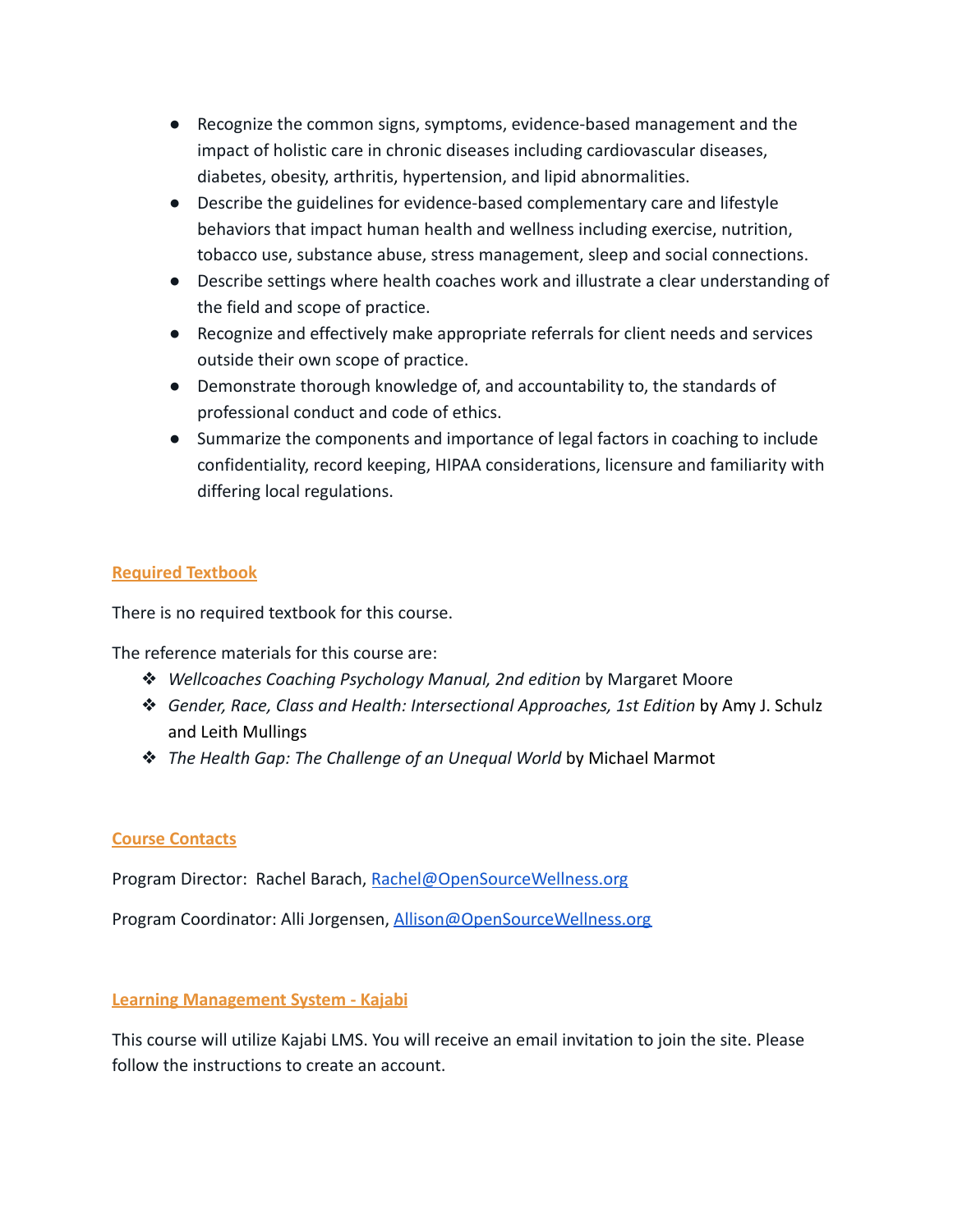#### **Course Format**

This certificate program is being offered fully online. Much of the work in this course will be stored in Kajabi for your convenience.

# The typical structure will consist of the sample schedule at the end of this document. *Please carefully read this schedule so that you are aware of class times and due dates for assignments.*

*Sample Schedule (what to expect) each week of the program:*

- 2-hour live online class with instructor
- Mentored coaching session (students responsible for scheduling; occurs on three of the weeks throughout the program) depending on the week
- Optional readings and discussion posts/reflections will be given out throughout the course for further learning and development

#### **Grading Policies:**

● **Graded Practical Skills Assessments:** There are a total of three graded practical skills assessments throughout the program. Each assessment will be evaluated (either live or asynchronously) by a credentialed instructor.

Grading will be pass/fail (passing requires an average score of 2 of 4 on 80% or more of the key skills). Students will be given two opportunities to pass the first two assessments, and one opportunity to pass the final assessment.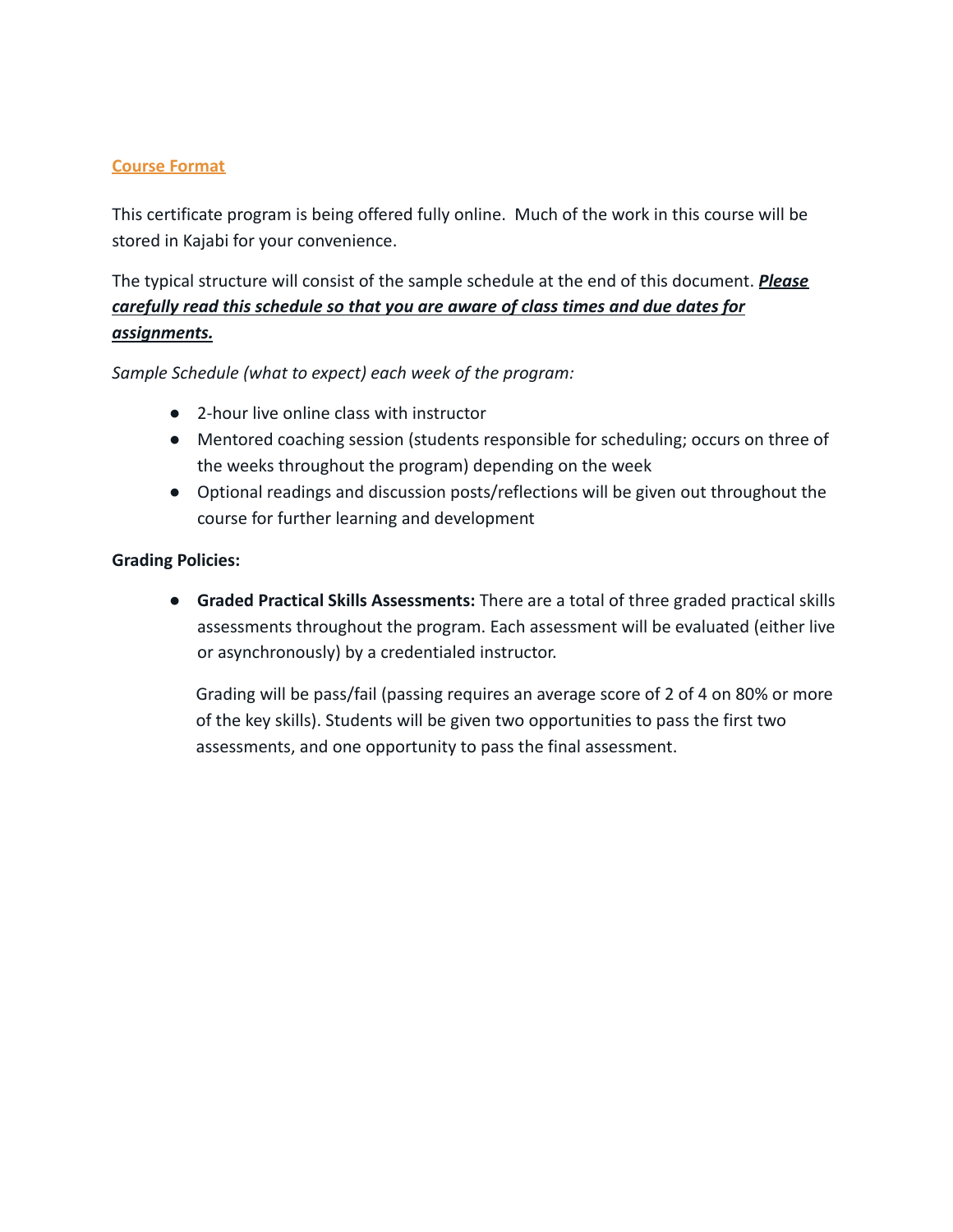# **Community As Medicine Training Program Schedule**

| Day/Date        | <b>Time</b> | <b>Class</b>                     | <b>Topics Covered</b>                                                                                                                                                                                                                         | <b>Assessments</b><br><b>Assigned</b>                        |
|-----------------|-------------|----------------------------------|-----------------------------------------------------------------------------------------------------------------------------------------------------------------------------------------------------------------------------------------------|--------------------------------------------------------------|
| Sat, July 9     | 9am-5pm     | Introduction to<br>Coaching      | - Setting Up for Success<br>- Community Is Medicine Model Intro<br>- Positive Coaching Models<br>- Appreciative Inquiry (AI) Coaching<br>- Preparing to Coach                                                                                 |                                                              |
| Sun, July 10    | 9am-5pm     | The Big Picture & 1st<br>Session | - The 1st Session<br>- AI - Constructionist<br>- Coaching Structure: The Big Plcture<br>- Integration: Assessment & Wellness<br>Vision<br>- Essentials of a Successful Coaching<br>Relationship<br>- Community Is Medicine Model #1 =<br>You! |                                                              |
| Mon, July<br>11 | 9am-5pm     | Centering                        | - Client centered relationships<br>- Whole person coaching<br>- AI - The Positive Principle<br>- Integration - Active Listening<br>- Community Is Medicine Model* #2                                                                          |                                                              |
| Mon, July<br>18 | 4pm-6pm     | Reflections                      | - Reflections - When & How                                                                                                                                                                                                                    |                                                              |
| Mon, July<br>25 | 4pm-6pm     | "Spark" Discussions              | - Spark Leading - Prep & Delivery<br>- Spark Writing - Content timing &<br>practice                                                                                                                                                           |                                                              |
| Mon, Aug 1      | 4pm-6pm     | Introduction to<br>Theory        | - Appreciating your resourceful client<br>- TTM Transtheoretical Model of Change<br>(SOC)<br>- AI: The Simultaneity Principle<br>- Break out: Practice time<br>- Meditation: opening and group<br>reflection on the benefits                  |                                                              |
| Mon, Aug 8      | 4pm-6pm     | <b>Skillful Conversations</b>    | - 6 skills to expand a conversation<br>- 5 skills to focus a conversation<br>- Time management<br>- Break outs                                                                                                                                | <b>1st Practical Skills</b><br>Assessment<br><b>Assigned</b> |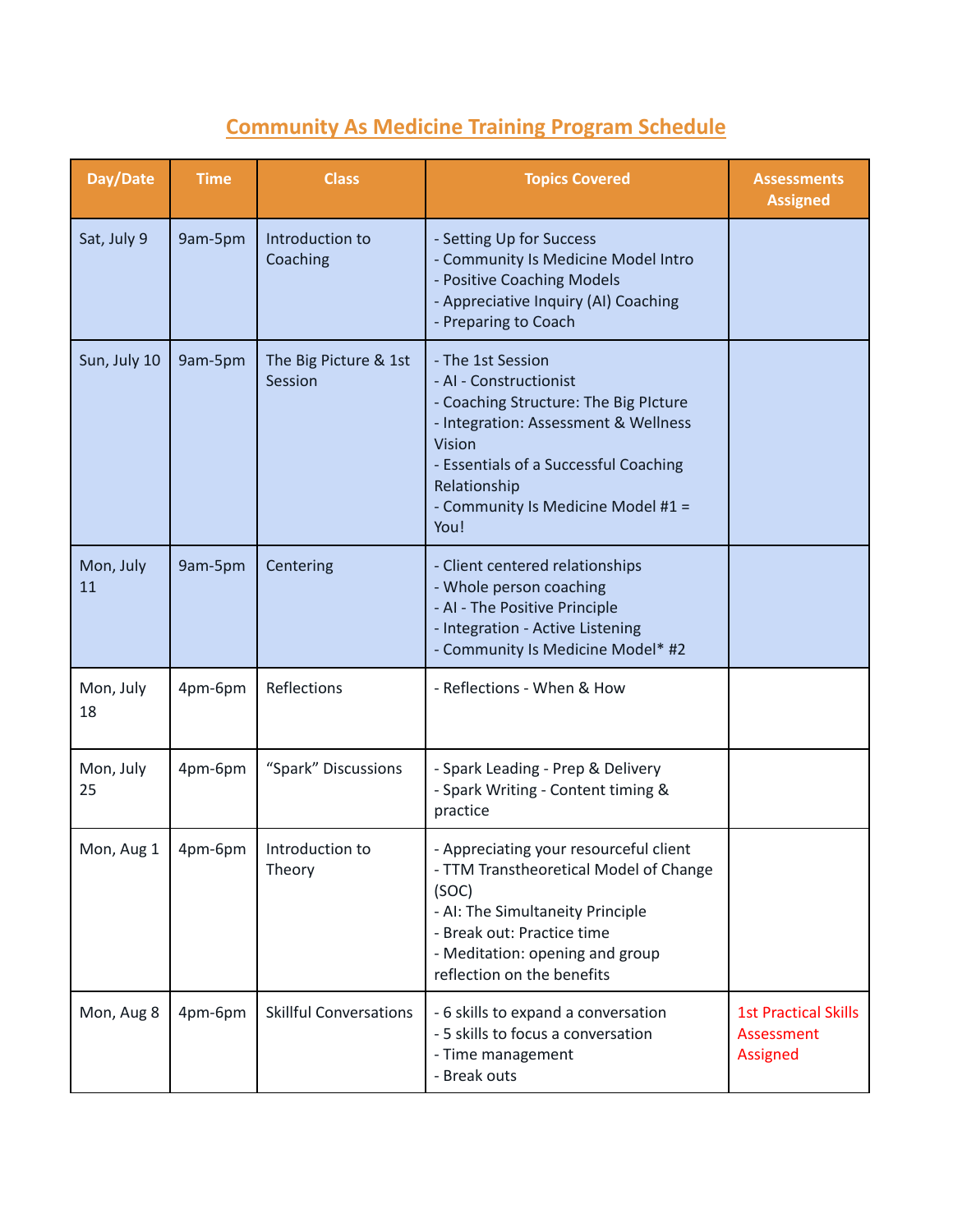| Sat, Aug 13     | 9am-4pm | Resourceful and<br><b>Resilient Clients</b>                     | - Appreciating Your Resourceful &<br>Resilience<br>- Humor, rapport & curiosity<br>- Community Is Medicine Model* #6 - Be<br>- Values, Vision & Virtues<br>- Acceptance & Commitment Theory<br>- ID key signs of mental wellness<br>- How to handle sustain Talk<br>- How to handle discord<br>- Legal Considerations / Referrals                                                   |                                                                     |
|-----------------|---------|-----------------------------------------------------------------|-------------------------------------------------------------------------------------------------------------------------------------------------------------------------------------------------------------------------------------------------------------------------------------------------------------------------------------------------------------------------------------|---------------------------------------------------------------------|
| Mon, Aug<br>15  | 4pm-6pm | Motivational<br>Interviewing                                    | - Engaging<br>- Focus<br>- Evoking<br>- Planning<br>- Break Outs                                                                                                                                                                                                                                                                                                                    |                                                                     |
| Mon, Aug<br>22  | 4pm-6pm | Successful goal<br>setting                                      | - SMART Goals & Action Plans<br>- Personal Boundaries, Stressors &<br>Resilience<br>- Asking permission & Integration                                                                                                                                                                                                                                                               |                                                                     |
| Mon, Aug<br>29  | 4pm-6pm | <b>Implementing Goals</b>                                       | - Behavioral goals vs Outcome goals<br>- Community Is Medicine Model #7<br>- Decisional Balance & accountability                                                                                                                                                                                                                                                                    |                                                                     |
| Sat, Sept 10    | 9am-4pm | Goal Setting,<br><b>Emotional Wellness</b><br>& Wellness Vision | - Goal Setting<br>- Centering<br>- Define emotional wellness<br>- Demo: humor, curiosity & goal setting<br>- The Righting Reflex<br>- Advice - Best Practices<br>- Self disclosure<br>- Community Is Medicine Model #5 -<br>Connect<br>- Break Outs<br>- Creating a Wellness Vision<br>- Embrace this process with a client<br>- Competencies - Getting familiar with<br>the Rubric |                                                                     |
| Mon, Sept<br>12 | 4pm-6pm | <b>Health and Wellness</b><br>Foundation                        | - Stress management<br>- Creating an Anti-inflammatory lifestyle:<br>Inflammation, chronic diseases,<br>metabolic syndrome                                                                                                                                                                                                                                                          | <b>2nd Practical</b><br><b>Skills Assessment</b><br><b>Assigned</b> |
| Mon, Sept<br>19 | 4pm-6pm | Enhancing Health &<br>Wellness                                  | - Blood Pressure / Hypertension<br>- Heart & Cardiovascular Health                                                                                                                                                                                                                                                                                                                  |                                                                     |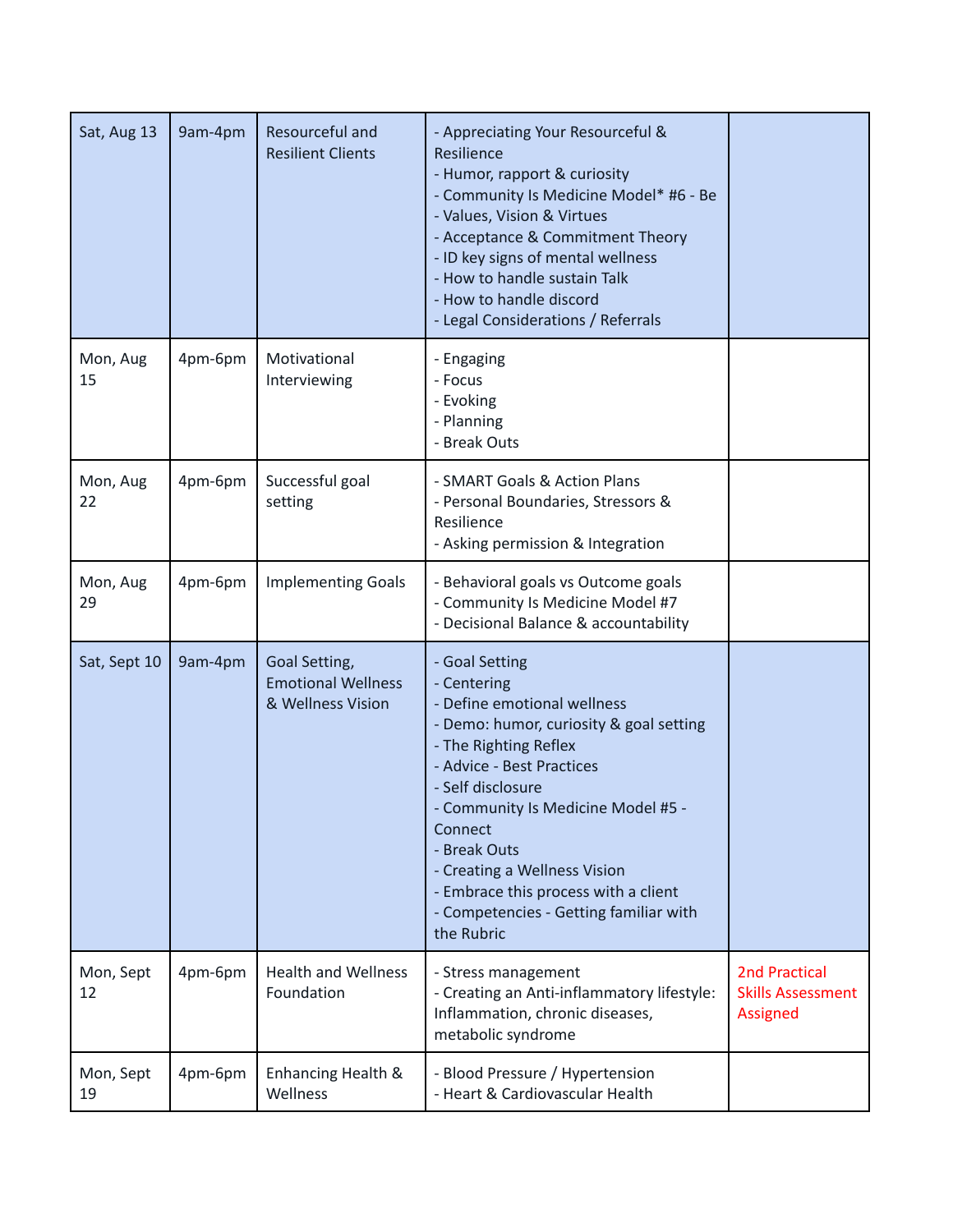|                 |         | Competency                                                                  | - Healthy Plates<br>- Meal Plans<br>- Biometrics                                                                                                                                                                                                                                        |                                                                       |
|-----------------|---------|-----------------------------------------------------------------------------|-----------------------------------------------------------------------------------------------------------------------------------------------------------------------------------------------------------------------------------------------------------------------------------------|-----------------------------------------------------------------------|
| Mon, Sept<br>26 | 4pm-6pm | <b>Compassion &amp; Social</b><br>Wellness                                  | - Compassion & Self Compassion<br>- Community Is Medicine Model #5:<br>Move<br>- Social wellness                                                                                                                                                                                        |                                                                       |
| Mon, Oct 3      | 4pm-6pm | Introduction to<br>Mindfulness                                              | - Mindfulness & Self Efficacy<br>- Self awareness & power of the present<br>moment<br>- Moving through the 5 D Cycle<br>- Break Outs                                                                                                                                                    |                                                                       |
| Sat, Oct 8      | 9am-4pm | <b>Center Practices &amp;</b><br><b>Deepening Coaching</b><br><b>Skills</b> | <b>Centering Practices:</b><br>- Centering<br>- Environmental Wellness<br>- DEMO: Discovering new possibilities<br>Deepening Coaching skills:<br>- Increase awareness<br>- Weight Management<br>- How to use advanced coaching skills<br>- Social Cognitive Theory<br><b>Break outs</b> |                                                                       |
| Mon, Oct<br>10  | 4pm-6pm | <b>Health and Wellness</b><br>$(cont.)$ &<br><b>Preventative Health</b>     | - Health promotion<br>- Disease prevention<br>- Health related quality of life (Physical,<br>Psychological, Spiritual, Social)<br>- Spiritual wellness & preventative care<br>strategies                                                                                                | <b>Final Practical</b><br><b>Skills Assessment</b><br><b>Assigned</b> |
| Mon, Oct<br>17  | 4pm-6pm | PsychoSocial<br>Wellbeing                                                   | - Social Wellbeing<br>- Non Violent Communication<br>- Financial Wellness                                                                                                                                                                                                               |                                                                       |
| Mon, Oct<br>24  | 4pm-6pm | <b>Nutrition &amp; Cultural</b><br>Humility                                 | - Nutrition in review<br>- Community Is Medicine Model* #4:<br>Nourish<br>- Diversity & Cultural Humility<br>- Break Outs                                                                                                                                                               |                                                                       |
| Sat, Nov 5      | 9am-5pm | <b>Health and Wellness</b><br>(cont.) & Integration<br><b>Into Coaching</b> | - Mindfulness: What it is & putting it in<br>action<br>- Chronic, past and future focus<br>- DEMO: Open Ended Questions &<br>Reflections in action                                                                                                                                      |                                                                       |